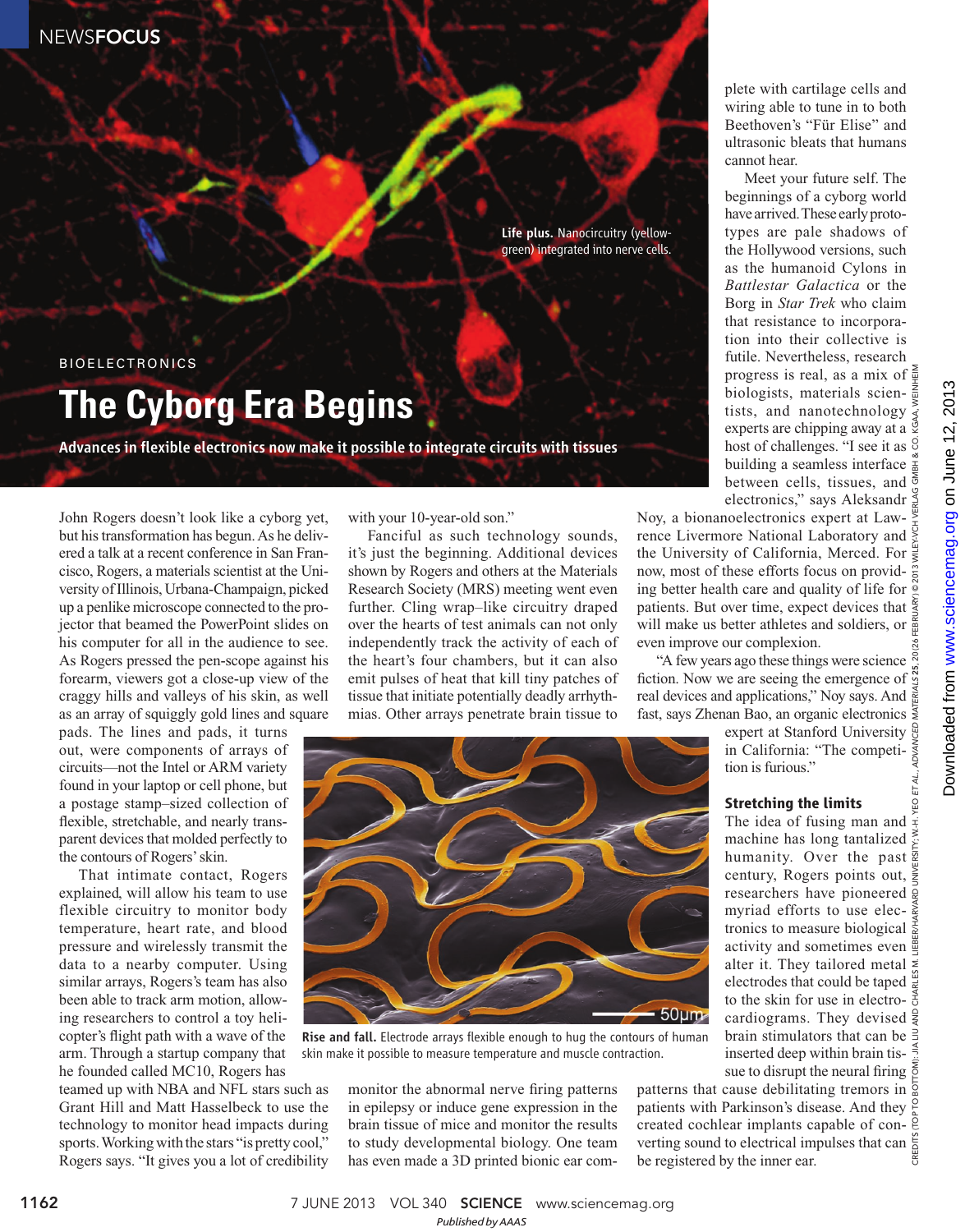The early technologies were crude: rigid devices that were strapped and glued to the skin or stabbed through soft tissue. The latest iterations are more about tailoring electronics to mimic the body's pliability. Efforts range from the macroscale of things we can see to the microscopic scale at which electronics are being entwined with individual cells.

At the upper end of the scale, Michael McAlpine, a mechanical engineer at Princeton University, and colleagues reported in the 1 May issue of *Nano Letters* that they've made the first 3D printed functional organ: a bionic ear that hears acoustic sound and ultrasound. "We're trying to see if one could introduce augmented functionality that a human wouldn't ordinarily have," McAlpine says.

Three-dimensional printers work by using a computer-driven laser printer to build up layers of material-based inks, usually made from plastics. McAlpine's team started with three different inks: one made from silicone; another with silicone infused with silver nanoparticles; and a third with chondrocytes, cells that produce cartilage, along with a gel to promote their growth. Numerous groups have used 3D printing to make tissues, but they have typically printed only scaffolding material and cells. McAlpine's team added a level of sophistication to the technology. The researchers printed out a metal coil in the center of the engineered ear that serves as an antenna capable of picking up acoustic signals and converting them to electrical pulses for the inner ear, à la a con-

ventional cochlear implant. The antenna can also detect ultrasonic waves that dogs and other animals can hear but humans cannot.

Another macroscopic project is electronic skin, complete with tactile, temperature, and even chemical sensors. Such skin could potentially be integrated into prosthetic limbs, enabling users to feel and touch their world again, and perhaps give robots a new sense of their surroundings. For electronic skin to work, it must be soft, flexible, and stretchable, much like our own. That rules out conventional computer electronics made from rigid glass and ceramic chips.

But such skin is around the corner thanks to progress in organic electronics. Nearly all organic solids are insulators: They don't readily conduct electricity. But in the 1970s and 1980s, researchers discovered how to

tweak the structures of some organic compounds to make them metal-like conductors or semiconductors, with the ability to switch a current on and off—a property critical to transistors and other devices. That advance opened the door to creating electronics on soft, flexible substrates. By the 2000s, researchers had honed their skills to make arrays of devices and pattern them cheaply. Compared with top-shelf electronics in computers and cell phones, flexible electronics remained big and slow. But they could now go places that rigid silicon could not.

In the past few years, numerous groups have unveiled flexible and stretchable arrays of touch and temperature sensors. For example, 2 years ago Bao and her colleagues at Stanford made an array of flexible organic pres-

web, as well as monitoring time, temperature, and fitness information such as how many calories a jogger wearing the device is burning up. Apple isn't alone. MC10 and fitness giant Reebok have developed prototypes of wearable sensors to monitor concussion risk in athletes playing contact sports like football or hockey. If the device senses strong enough head impacts—as determined by measurements of rotational acceleration, multidirectional acceleration, and the location and duration of the blow—it lights up a panel of light-emitting diodes (LEDs) that alerts the coach to take the player out of the game.

Other researchers are shrinking devices to pack more into a patch. One technology at this frontier is touch sensors. Most touch sensors work by spotting how pres-



sure sensors so sensitive that it could detect the weight of a butterfly sitting on top. More recently, at the MRS meeting, Bao reported how she and her colleagues had used a miniature array, roughly 144 square millimeters in area, to detect heartbeat and blood pressure from a simple watch-style wristband. Bulky wristwatch heart rate monitors exist, but the Stanford team's devices are paperthin. "Human skin is a great inspiration," says Bao, whose group has also produced flexible chemical sensors and devices in which metal nanoparticles can move to fill in cracks so that damaged devices can heal themselves.

According to the online rumor mill that follows everything that the electronics giant Apple has in the works, the company is testing the use of flexible electronics in a sleek iWatch that will have a screen for surfing the

sure changes the electrical resistance of current flowing through a device array. Chemist Zhong Lin Wang of the Georgia Institute of Technology in Atlanta and his colleagues have come up with an alternative based on piezotronics, in which increasing the strain on a material changes its polarization, or the distribution of positive and negative charges, which can be read out as a signal. Unlike the conventional transistor approach, Wang notes, piezotronics enable researchers to fashion tiny devices, making it possible to create arrays with ultrahigh resolution. In the 24 May issue of *Science* (p. 952), the group reported packing piezotronic transistors at the density of 8464 devices per 1 centimeter square—thousands of times denser than tactile sensors in human skin. Such arrays, Wang says, could eventuon June 12, 2013